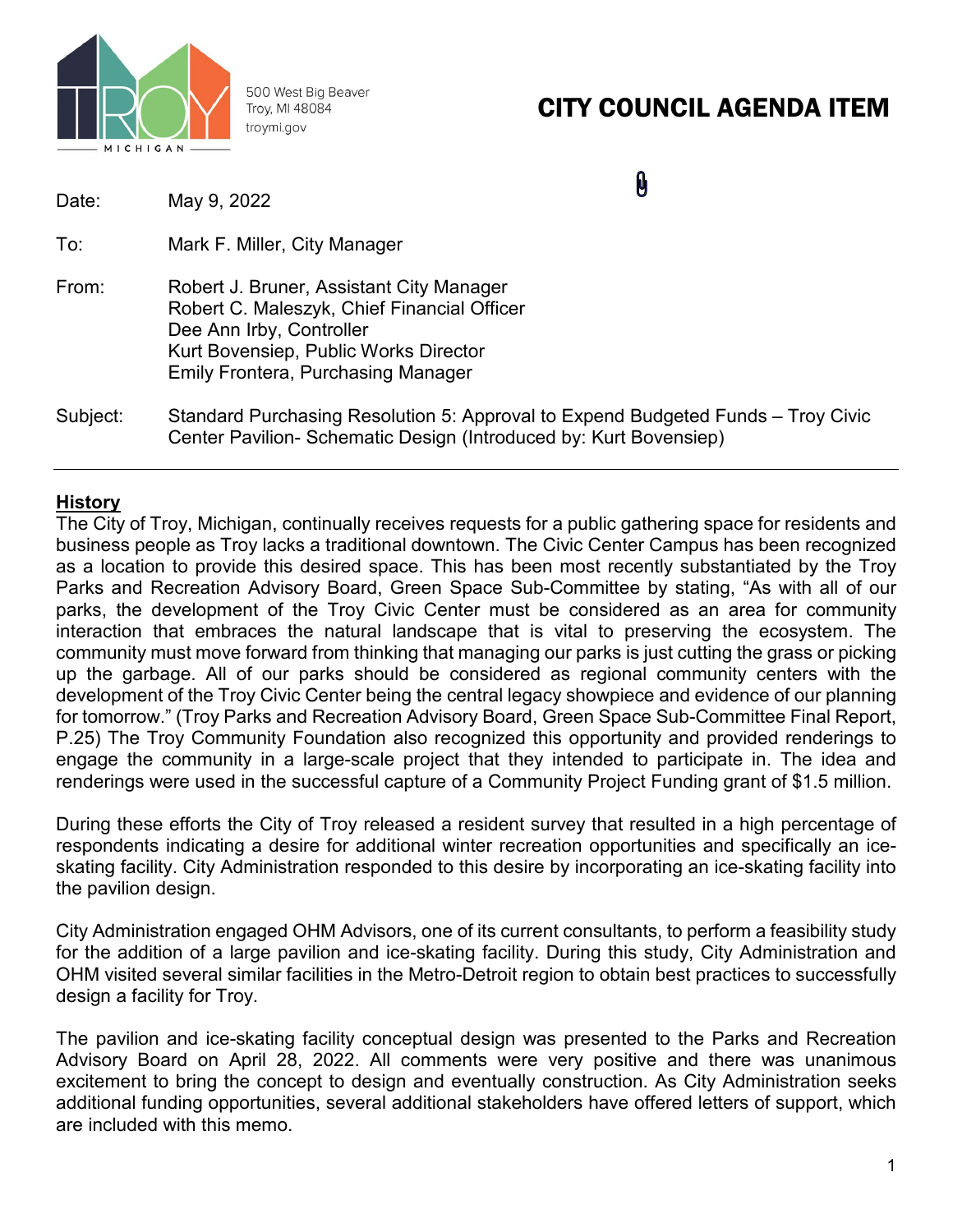

500 West Big Beaver Troy, MI 48084 troymi.gov

## CITY COUNCIL AGENDA ITEM

In efforts to progress the project as quickly as possible, it is recommended that we start the design schematic phase as quickly as possible rather than wait until the new fiscal year begins.

## **Purchasing**

The current contract with OHM Advisors was adopted by City Council in 2017 for engineering and design services (Resolution #2017-06-105-J-4a). Under the current contract pricing, OHM proposes a design fee of \$125,000 for the Troy Civic Center Pavilion – Schematic Design Phase as detailed in the attached proposal.

## **Financial**

Funds and project number will be available for the entire project beginning July 1, 2022. However, in efforts not to delay progress on the project for 2 months, City Administration is requesting to use available funds in the Parks Development Capital Fund to begin the process until the new fiscal year begins at which time expenditures would begin using the assigned account number and project number.

## **Recommendation**

City Management recommends granting the authority to expend budgeted capital funds to *OHM Advisors, of Livonia, MI,* for the schematic design of the Troy Civic Center Pavilion and Ice-Skating Facility for an estimated cost of \$125,000 but not to exceed budgetary limitations.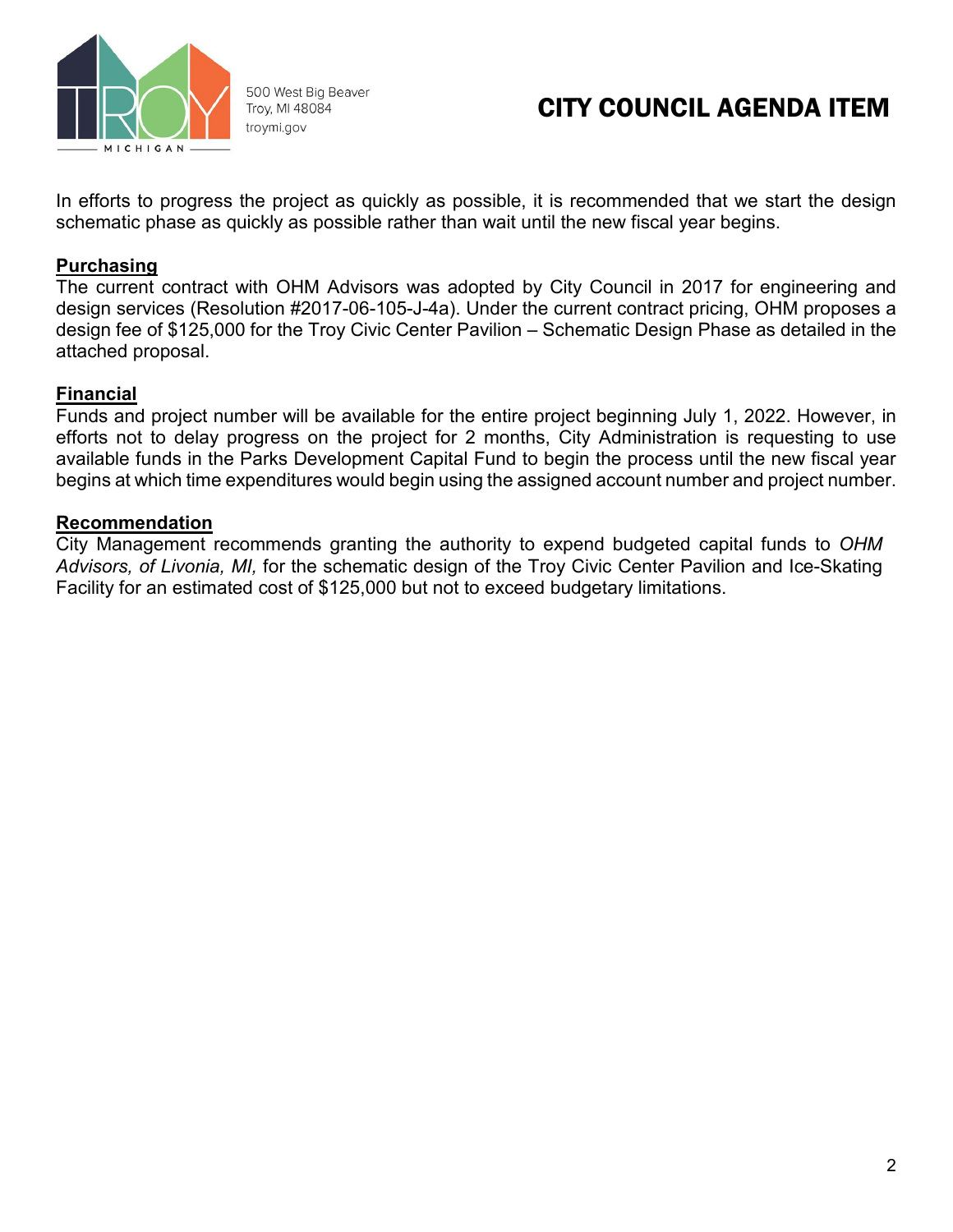ARCHITECTS. ENGINEERS. PLANNERS.



April 27, 2022

Mr. Kurt Bovensiep City of Troy Public Works Director 4693 Rochester Rd. Troy, MI 48085

RE: Proposal for Professional Design Services Troy Civic Center Pavilion – Schematic Design

Dear Mr. Bovensiep:

Thank you for the opportunity to submit this proposal for the professional design services for Troy Civic Center Pavilion – Schematic Design Phase. This letter presents our understanding of the project and proposed scope of services, time schedule, fee, and Terms and Conditions.

#### **PROJECT UNDERSTANDING**

The City wishes to continue development of the Concept Design package further and move the project into Schematic Design Phase to continue development of project details, opinion of cost, and overall project schedule.

#### **SCOPE OF SERVICES**

With this understanding, our proposed scope of services for this project are as follows:

#### **Task 1: Schematic Design**

During Schematic Design, we will further develop the conceptual plan and site design concepts to include more detailed information on the proposed building and overall site layout and design details. The schematic design will advance to include site design, landscape, hardscapes, floor plans, exterior elevations, finishes, structural, mechanical, and electrical systems, specialty lighting, and ice rink requirements. Preliminary equipment/technology requirements will be documented, and design criteria will also be established. Tasks needed to complete Schematic Design are outlined below.

- 1. Perform preliminary building code and zoning review.
- 2. Conduct a preliminary regulatory meeting with the City of Troy (including representatives from Planning, Engineering, and Building Departments) to discuss site and building concept, stormwater management, utilities, parking, zoning, signage, and other Planning Commission requirements. Assumed to be accomplished at one (1) meeting to gain consensus.
- 3. Contact EGLE to discuss and determine requirements for wetland / stream discharge and enclosure. This will be accomplished by requesting a pre-application meeting with the local office.
- 4. Develop interior floor plan layouts to incorporate more detailed MEP system requirements, structural design considerations, and program/building element changes. Up to 3 iterations of floor plan changes and 2 iterations of exterior building concepts can be developed.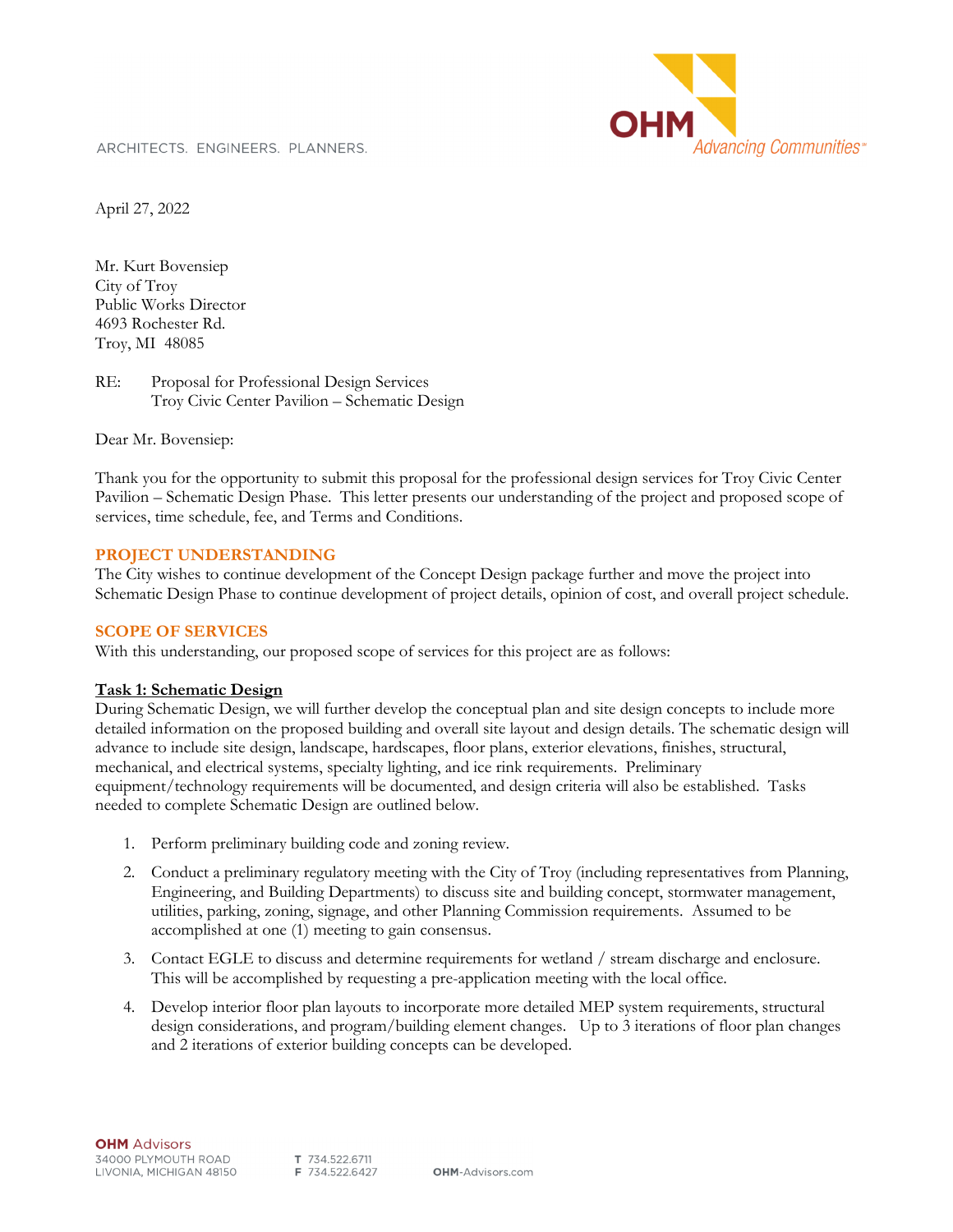- 5. Develop building design loads and criteria for building. Perform up to three framing concepts and structural system evaluations for the main Pavilion building. Provide initial building foundation and structural systems and written narrative to supplement drawings.
- 6. Perform preliminary heating and cooling load calculations to make a preliminary determination of needed mechanical space. Make preliminary major equipment selections including heating/cooling and ventilation system components. Develop the preliminary mechanical systems design layout and determine the space requirements needed for equipment and distribution. Confirm necessary utilities support building design requirements.
- 7. Perform the preliminary electrical load calculations and determine the proposed service size for the facility. Review the site and exterior building lighting. Provide up to 3 meeting iterations to review and discuss Building and site lighting concepts. Confirm necessary utilities support building design requirements. Develop electrical systems design layout and space needs requirements for equipment and distribution.
- 8. Further review initial concepts pertaining to specialty lighting for site and building. Specialty lighting consultant to attend up to 3 meetings to review concepts, lighting controls and features, and design layouts pertaining to site and building lighting. Develop specialty lighting design layout and space needs requirements for major equipment and distribution.
- 9. Review building technology systems for building and site, including IT systems consisting of Network cabling systems (Passive system design), service provider coordination, Wireless Access Design, and Network electronics design, Security systems, consisting of Access control systems, security system video surveillance, and intrusion detection and alarm, and Audio/visual systems design consisting of Lobby and ice Rink AV systems, audio paging, and digital signage. Develop building technology systems layout and space needs requirements for major equipment and distribution.
- 10. Prepare a total project budget which will include an initial opinion of construction cost for the major elements included in the proposed project. At this phase, the opinion of cost is plus/minus 20%.
- 11. Meet with City to review and discuss concept development. Three (3) meetings are assumed for this phase to provide a completed Schematic Design package. All major floor and site plan changes will be made during this phase. Once a final design and deliverable package approved, design team will move to next Task.

#### Deliverables:

- **Drawings to include:** 
	- Civil drawings to include site plan noting drive layouts, circulation patterns, preliminary stormwater management layout or notes, setback lines, utilities (existing and proposed), and proposed building layout with building dimensions.
	- o Landscape drawings to include schematic layout of plantings, site feature elements such as built-in seating, ice rink perimeter rails and edge conditions, and limits of irrigation (if applicable).
	- o Architectural Schematic floor plans and elevations.
	- o Structural framing concepts with initial sizes of main structure and foundation systems.
	- o MEP/Building technology systems plans that indicate location of major equipment, clearances, and utility connections.
	- o Specialty lighting to provide proposed lighting products selected for design feature, prepare preliminary lighting control system narrative, and coordinate power requirements with electrical engineer.
	- o Ice Rink Drawings including major utility runs, equipment space layouts, and
- Architectural, Structural, Mechanical, Electrical, Plumbing, and Building Technology Narratives.
- Project cost with preliminary opinion of probable construction cost.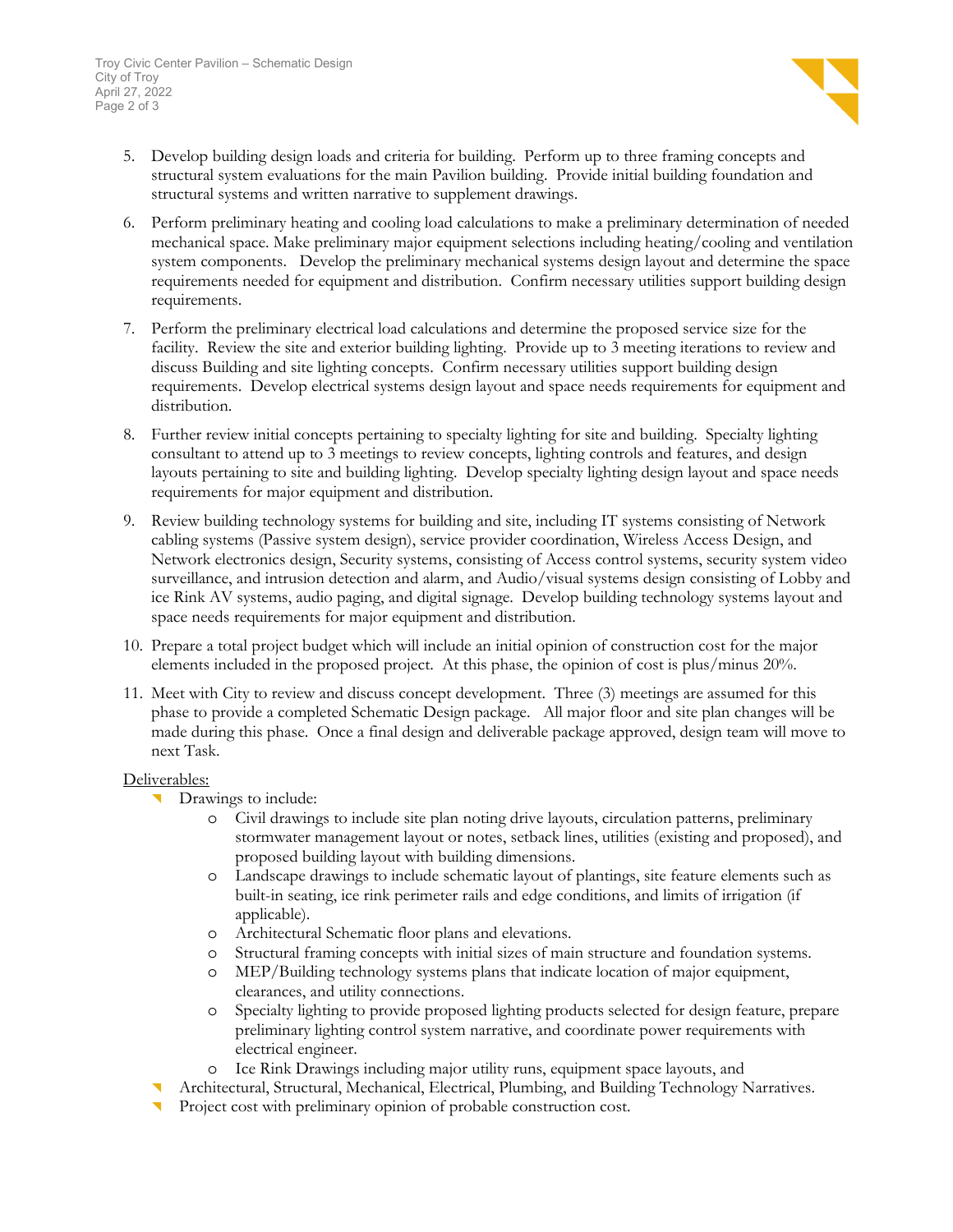

#### **COMPENSATION**

OHM Advisors will perform the outlined services above based on hourly basis, in accordance with our current contract with the City. The following are the estimated costs for the project:

| Task                     | <b>Estimated Fee</b> | Schedule              |
|--------------------------|----------------------|-----------------------|
| Task 1: Schematic Design | 125,000              | 7/29/2022<br>5/9/2022 |
| Total                    | 125,000              |                       |

#### **ASSUMPTIONS, EXCLUSIONS & OWNER RESPONSIBILITIES**

OHM Advisors is prepared to complete the work as outlined above per our understanding of the project, which includes the following assumptions, exclusions and identified Owner responsibilities.

- Additional Design Services Phases (Design Development, Construction Documents) are not included in this proposal.
- Attendance of public meetings will be provided as services under a separate proposal.
- **Coordination with permitting agencies above and beyond a pre-submission meeting, permit application** and permit revisions will be provided as an additional service.
- The City will reimburse OHM for or directly pay any permit fees.
- Bidding Assistance/Construction phase professional services and construction staking / layout are not included in this proposal.
- Building user coordination, public engagement, and impact notification shall be by owner
- Geotechnical engineering, soil borings, and construction materials testing are provided under separate contract.

#### **ACCEPTANCE**

Work will be done in accordance with the terms and conditions of the Continuing Services Agreement between OHM and the City. If this proposal is acceptable to you, please provide signature below or e-mail confirming us to proceed on the project.

Thank you for giving us the opportunity to be of service. We look forward to working with you on this project. This proposal is valid for 30 days from the date of this letter.

| Orchard, Hiltz, & McCliment, Inc. | City of Troy |
|-----------------------------------|--------------|
| CONSULTANT.                       | <b>OWNER</b> |
| (Signature)                       | (Signature)  |
| Christopher Ozog, AIA             |              |
| (Name)                            | (Name)       |
| Project Manager                   |              |
| (Title)                           | (Title)      |
| April 27, 2022                    |              |
| (Date)                            | (Date)       |

Cc: Rhett Gronevelt, Principal, OHM Advisors Encl: 2022\_0427\_Concept Package.pdf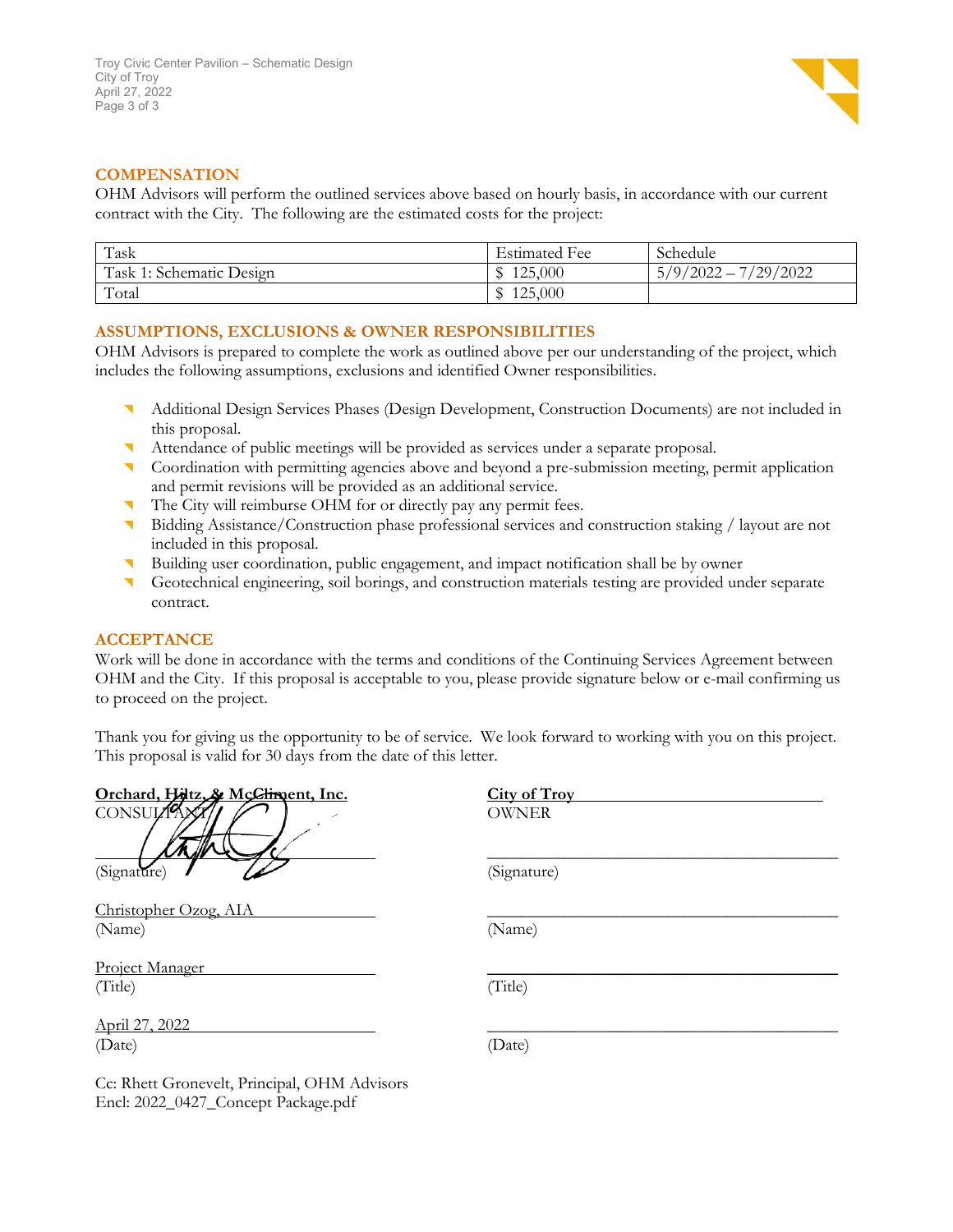### THE FORBES COMPANY

**Tara** 

April 6, 2022

Dear Senator Peters:

The City of Troy's identity is created through its world class shopping experience at the Somerset Collection and attracts people from around the world to experience its unique offerings.

In addition to this experience, the City of Troy offers amenities to is residents that creates a desirable place to live. Creating a place where these two groups can enjoy a recreational experience is what creates a community.

The proposed pavilion and outdoor ice-skating amenity will allow residents and visitors to enjoy an enhanced experience in a place that is designed for people to come together. Creating a central park type atmosphere within our civic center campus, which is positioned in the center of our world class Big Beaver corridor will create a sense of place and give residents and visitors a sense of belonging to the Troy community. The sense of belonging will further endorse the City of Troy as a regional and worldly destination.

The Somerset Collection is in full support to enhance the community experience with the addition of a pavilion and ice‐skating amenity to the Troy Civic Center Campus.

Best regards,

Vathan forbes

**THE FORBES COMPANY**

**Nathan Forbes, Managing Partner**

P. 248.827.4600, Ext 252 M. 248.310.7046 E. nforbes@theforbescompany.com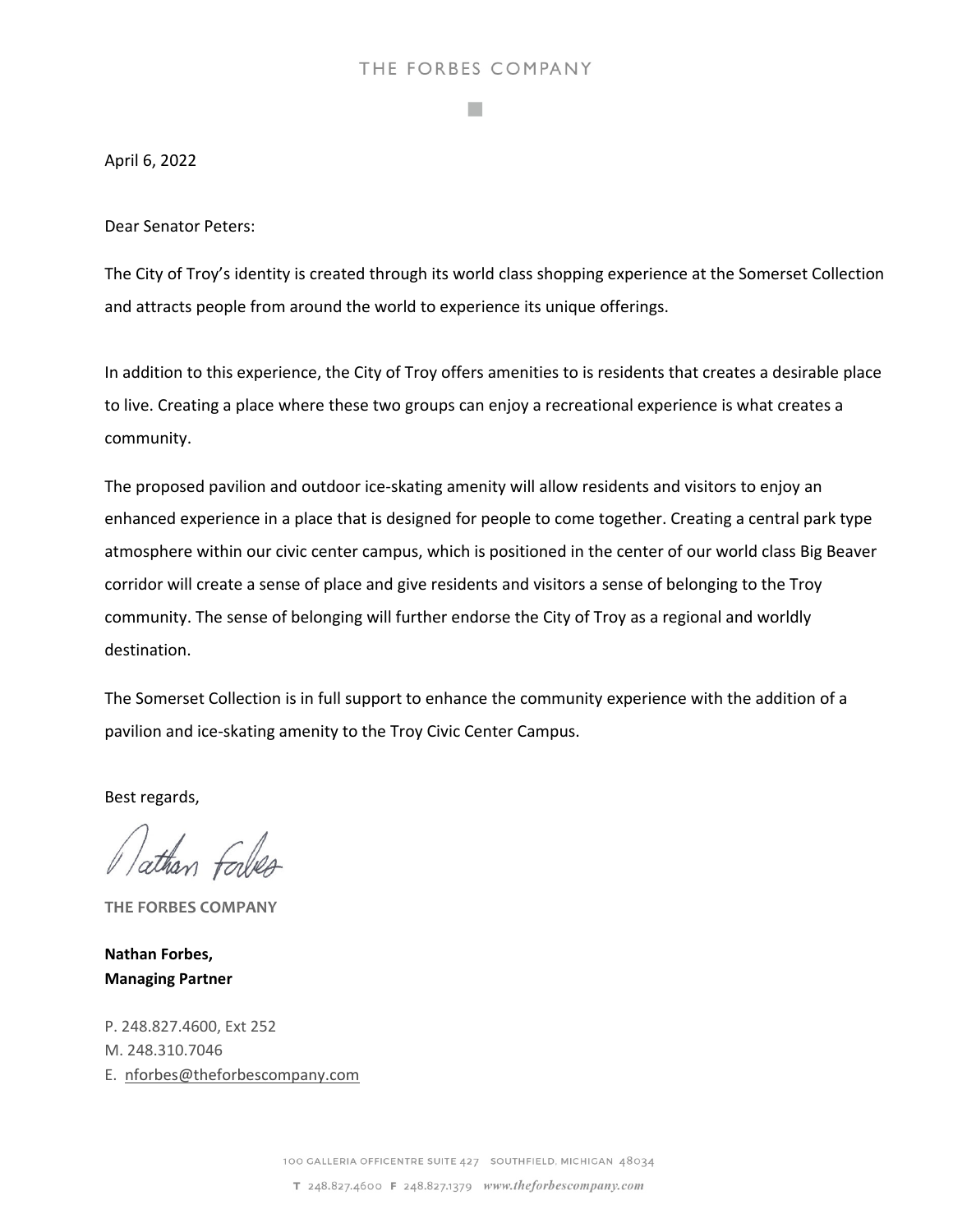

April 6, 2022

Dear Senator Peters:

The Troy Community Foundation (TCF) offers residents and businesses in Troy an effortless way to support the city they love through unique partnerships.

The Troy Community Foundation's board is unified in assisting the community in citizen-driven initiatives and believes the residents of Troy desire a traditional downtown feel where they can gather together as a community, which naturally led to TCF's assistance in creating the concepts for a large pavilion within the Troy Civic Center campus.

TCF is excited to see the progress on its original conceptual design, and how it is transforming into a significant project that includes a large enclosed pavilion and ice-skating amenity. This type of improvement will further unify the community by creating a sense of belonging and kinship for residents and businesses.

TCF looks forward to its continued partnership with the City of Troy on this project, and is in full support of its efforts to enhance the sense of community in the City of Troy through this initiative.

Sincerely,

Karen Greenwood TCF Board Chair

**P.O. Box 861, Troy MI 48099 248-781-0470 www.troycf.org**